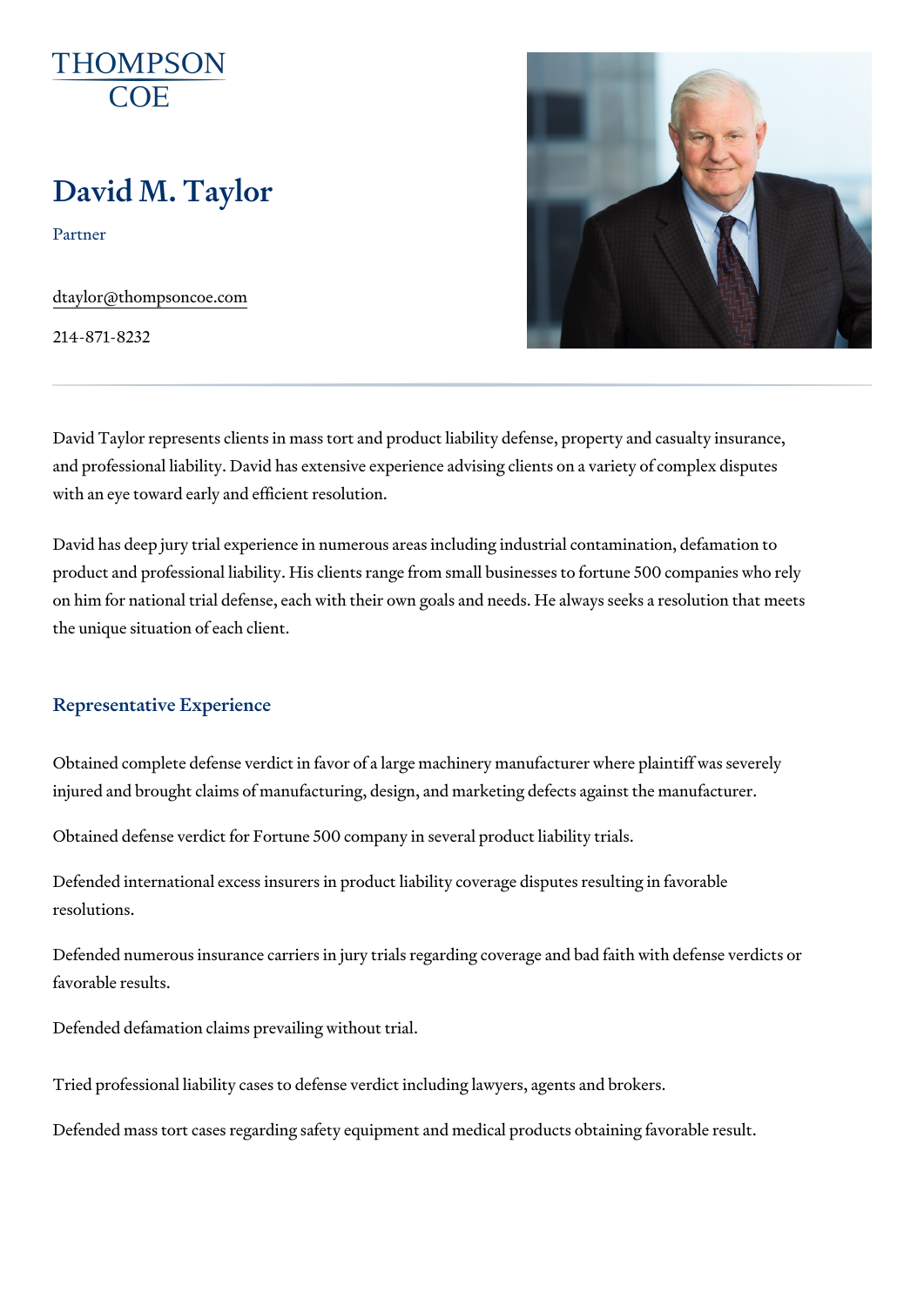Represented a reinsurance intermediary on claims for placing reinsurance

Represented excess carriers on numerous drop-down issues resulting in di affirmation of defense win.

Represented lawyers and other professionals on errors and omissions.

#### Awards & Recognition

THE BEST LAWYERS IN AMERICA Listed for Product Liability Litigation 2011-2022

TEXAS SUPER LAWYERS Listed for Civil Litigation Defense 2003-2020

MARTINDALE-HUBBELL AV Peer Review Rated

### Related Services

[Discov](https://www.thompsoncoe.com/people/david-m-taylor/)ery

[General Liability/Catas](https://www.thompsoncoe.com/people/david-m-taylor/)trophic Injury

[Products Liability &](https://www.thompsoncoe.com/people/david-m-taylor/) Mass Torts

[Professional](https://www.thompsoncoe.com/people/david-m-taylor/) Liability

#### Publications & Speaking Engagements

Ready, Set, Testify: The Adjuster as a Witness Texas Insurance and Tort Law Update 2009

What Do Twelve Ordinary People Think? The Art of Picking the Jury 2008

Good Faith Claims Handling Seventh Annual Seminar on Texas Insurance Law 2007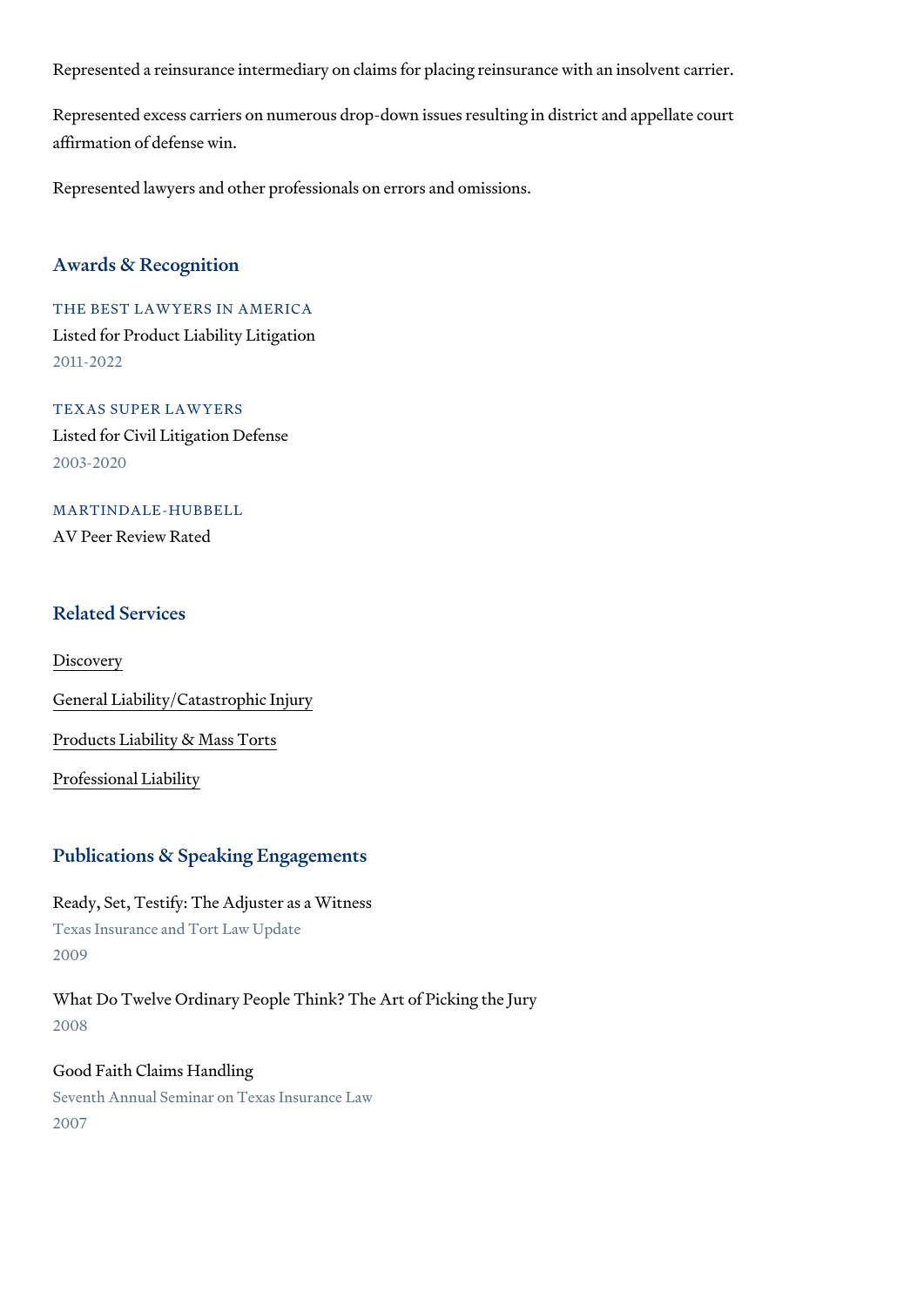## [Voir Dire in Texas After the Cortez](https://www.thompsoncoe.com/resources/publications/voir-dire-in-texas-after-the-cortez-and-hyundai-decisions/) and Hyundai Decisions

Oct 12, 2006

Cost-Effective Litigation Management Labor & Employment Seminar 2006-2007

## Education, Admissions & Activities

EDUCATION

Southern Methodist University Dedman School of Law J.D., 1979 Southerwestern Law Review Wall Street Journal Student Achievement Award

# The University of Texas at Arlington

M.A., 1975 Urban Affairs

### The University of Texas at Arlington

B.S., 1972 Psychology

BAR ADMISSIONS

Arkansas 2009

## Texas

1979

COURT ADMISSIONS

United States Supreme Court

# United States Court of Appeals

Fifth and Sixth Circuit

United States District Court of Texas Northern, Southern, Eastern, Western

United States District Court of Arkansas Eastern and Western

PROFESSIONAL AND COMMUNITY ACTIVITIES